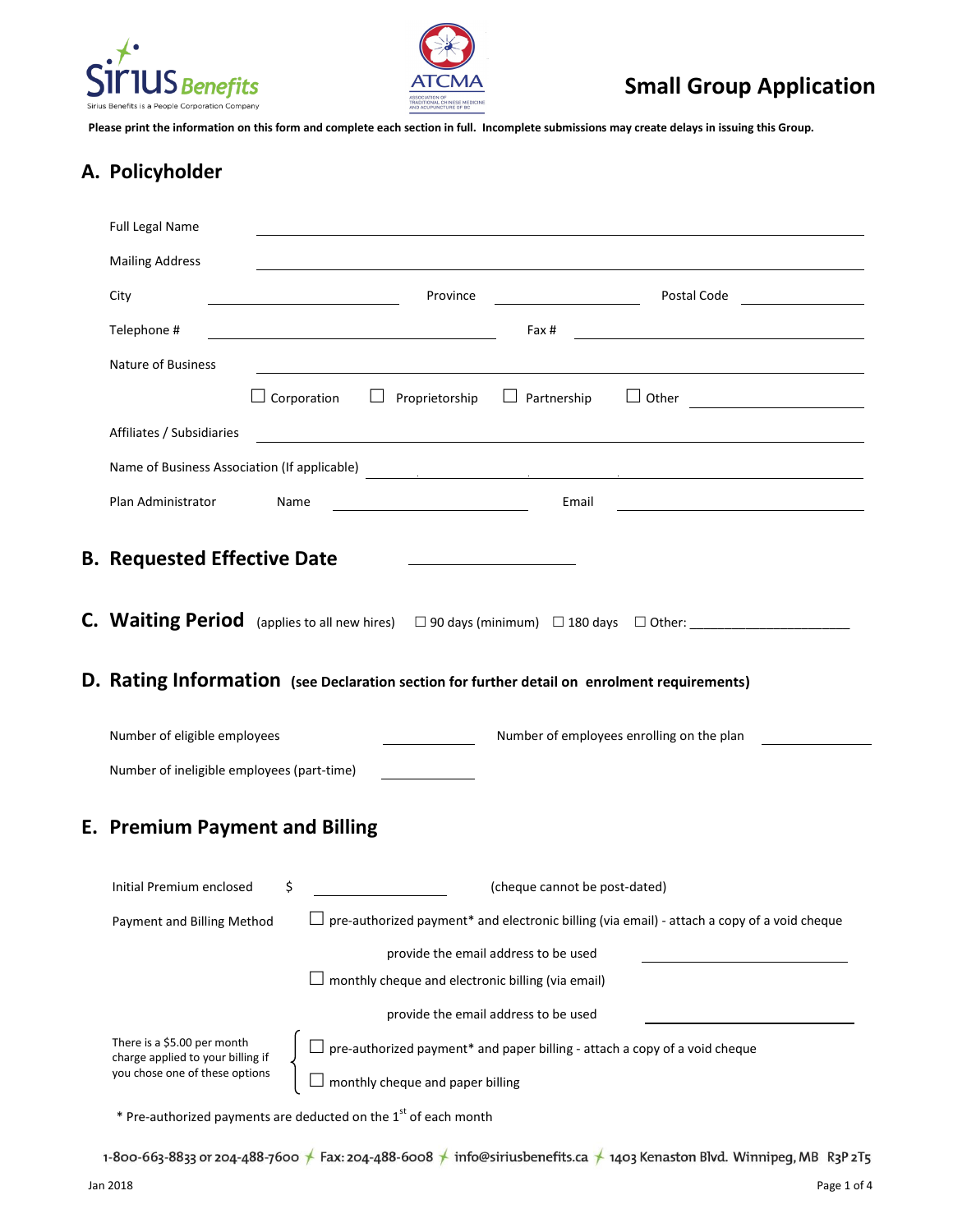# **F. Eligibility Questions**

| 1.  | Is this plan replacing an existing group plan?                                                                                                                                                                                                                                                                     | Yes                 | <b>No</b>    |         |
|-----|--------------------------------------------------------------------------------------------------------------------------------------------------------------------------------------------------------------------------------------------------------------------------------------------------------------------|---------------------|--------------|---------|
|     | If yes, identify how long the insurance has been inforce.                                                                                                                                                                                                                                                          |                     |              |         |
|     | List the underwriting/insuring company                                                                                                                                                                                                                                                                             |                     |              |         |
|     | Please attach a copy of the most recent billing statement                                                                                                                                                                                                                                                          |                     |              |         |
| 2.  | Has the firm been in operation for more than 6 months?                                                                                                                                                                                                                                                             | $\Box$ Yes          | $\Box$ No    |         |
|     | If yes, advise when firm started operations                                                                                                                                                                                                                                                                        |                     |              |         |
|     | If no, contact Head Office Sales & Marketing for approval prior to submitting                                                                                                                                                                                                                                      |                     |              |         |
| 3.  | Is the firm in active operation 12 months of the year?                                                                                                                                                                                                                                                             | $\Box$ Yes          | ∐ No         |         |
|     | If no, advise when it is inactive                                                                                                                                                                                                                                                                                  |                     |              |         |
|     | If no, advise what the employees are paid during this<br>time (full or partial wage, laid off)                                                                                                                                                                                                                     |                     |              |         |
| 4.  | Have you or any of your employees ever applied for or been insured under a program<br>administered by Associations Comprehensive Benefits Program or Sirius Benefit Plans?<br>If yes, advise when and why coverage terminated                                                                                      | $\Box$ Yes          | $\Box$ No    |         |
| 5.  | Do all full-time Employees work at least 20 hours/week for at least 10 months/year?                                                                                                                                                                                                                                | $\Box$ Yes          | ∣ ⊥ No       |         |
| 6.  | Are Contract Employees to be covered? (prior approval required)                                                                                                                                                                                                                                                    | $\mathsf{L}$<br>Yes | $\square$ No |         |
|     | If yes, provide names                                                                                                                                                                                                                                                                                              |                     |              |         |
| 7.  | Will the Employees pay 100% of Disability Insurance                                                                                                                                                                                                                                                                | Yes                 | $\square$ No |         |
| 8.  | Does the owner of the firm engage in any other occupation or business?<br>If yes, describe the type of business and weekly hours<br>devoted to this business                                                                                                                                                       | $\Box$<br>Yes       | ⊿ No         |         |
| 9.  | Are all eligible members covered by WCB, WSIB, or CSST?<br>If no, provide explanation and details                                                                                                                                                                                                                  | $\Box$ Yes          | $\Box$ No    |         |
| 10. | Are all eligible members covered by EI?                                                                                                                                                                                                                                                                            | Yes                 | $\Box$ No    |         |
|     | If no, provide explanation and details                                                                                                                                                                                                                                                                             |                     |              |         |
| 11. | Are there any eligible employees not at work or working reduced hours due to illness or<br>injury as of the date of this application? Is anyone away due to an automobile accident<br>or Worker Compensation claim?<br>If yes, provide the name of the employee, reason for<br>absence and expected date of return | Yes                 | $\Box$ No    |         |
| 12. | Will coverage for Health and Dental benefits be extended for disabled employees?                                                                                                                                                                                                                                   | $\Box$ Yes          | $\Box$ No    |         |
|     | If yes, confirm timeframe (24 month maximum)                                                                                                                                                                                                                                                                       |                     |              |         |
| 13. | <b>One/Two Person Firms Only</b><br>What is your actual monthly income, as reported on your personal income tax return,<br>after business expenses? Disability is based on T-1 General and will be calculated on<br>actual income.                                                                                 |                     | $\sharp$     | / month |

1-800-663-8833 or 204-488-7600  $\neq$  Fax: 204-488-6008  $\neq$  info@siriusbenefits.ca  $\neq$  1403 Kenaston Blvd. Winnipeg, MB R3P 2T5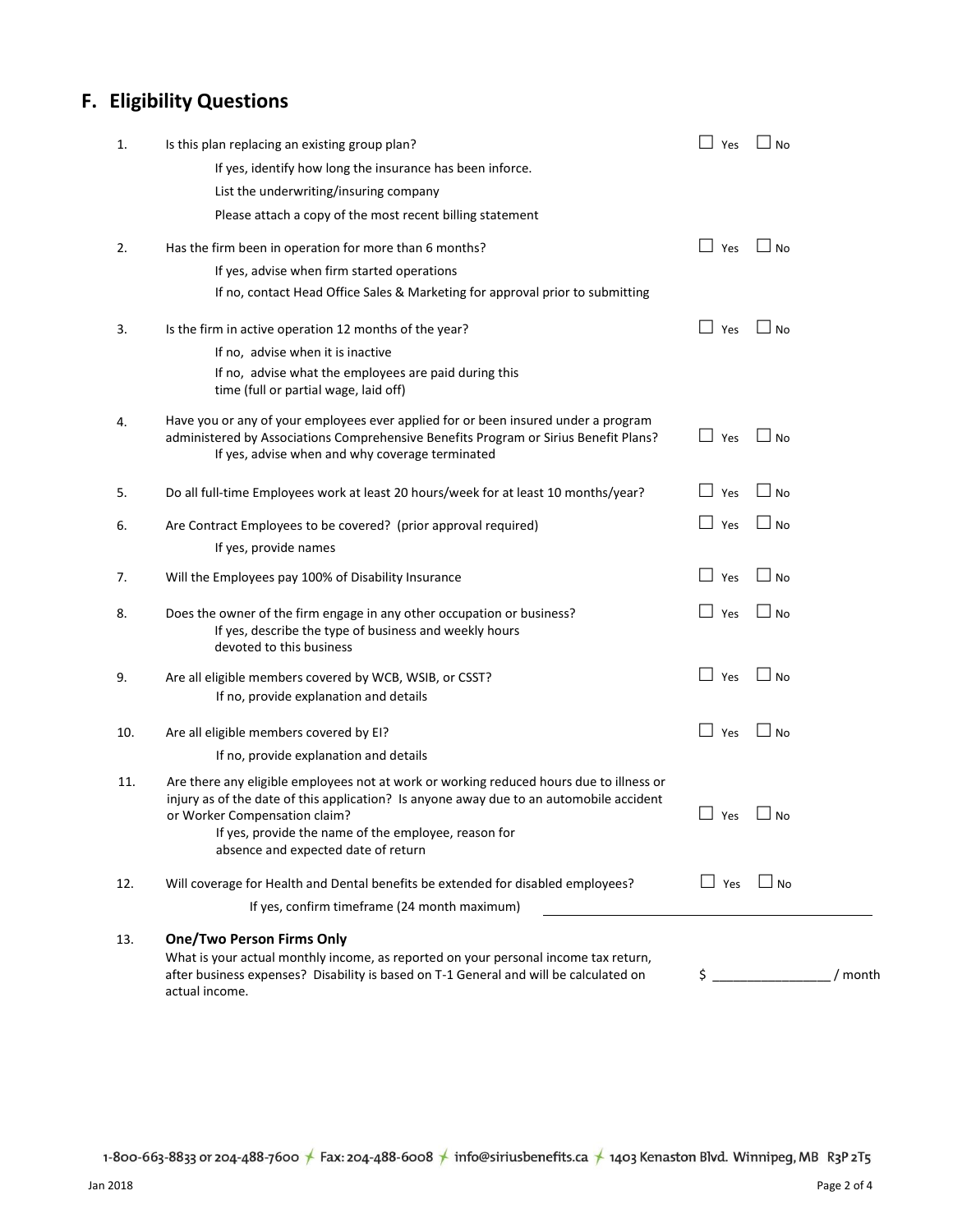# **G. Coverage Requested**

**Class \_\_\_\_\_\_\_\_\_\_\_\_\_\_\_\_\_\_\_\_\_\_\_**

| <b>Benefit</b>              | <b>Option ID</b><br>(locate on transmittal/proposal and enter here) | Maximum/Cap |  |
|-----------------------------|---------------------------------------------------------------------|-------------|--|
| Life Insurance/AD&D         |                                                                     |             |  |
| Dependent Life              |                                                                     | N/A         |  |
| Critical Illness - member   | Yes<br>$\square$ No<br>□.                                           |             |  |
| Critical Illness - spouse   | $\Box$ No<br>Yes<br>$\Box$                                          |             |  |
| Weekly Income               |                                                                     |             |  |
| Long Term Disability*       |                                                                     |             |  |
| <b>Extended Health Care</b> |                                                                     | N/A         |  |
| Dental                      |                                                                     | N/A         |  |
|                             |                                                                     |             |  |
| Business Overhead Expense** | $\square$ No<br>Yes<br>$\perp$                                      | Amount      |  |

\* Does the Owner wish to 'opt out' of LTD?  $\Box$  Yes  $\Box$  No

\*\*Only firms of 1-4 lives are eligible for this coverage

**Class \_\_\_\_\_\_\_\_\_\_\_\_\_\_\_\_\_\_\_\_\_\_\_**

| <b>Benefit</b>              | <b>Option ID</b><br>(locate on transmittal/proposal and enter here) | Maximum/Cap |  |
|-----------------------------|---------------------------------------------------------------------|-------------|--|
| Life Insurance/AD&D         |                                                                     |             |  |
| Dependent Life              |                                                                     | N/A         |  |
| Critical Illness - member   | $\square$ No<br>Yes<br>$\Box$                                       |             |  |
| Critical Illness - spouse   | $\square$ No<br>Yes<br>$\Box$                                       |             |  |
| Weekly Income               |                                                                     |             |  |
| Long Term Disability        |                                                                     |             |  |
| <b>Extended Health Care</b> |                                                                     | N/A         |  |
| Dental                      |                                                                     | N/A         |  |

1-800-663-8833 or 204-488-7600 ★ Fax: 204-488-6008 ★ info@siriusbenefits.ca ★ 1403 Kenaston Blvd. Winnipeg, MB R3P 2T5